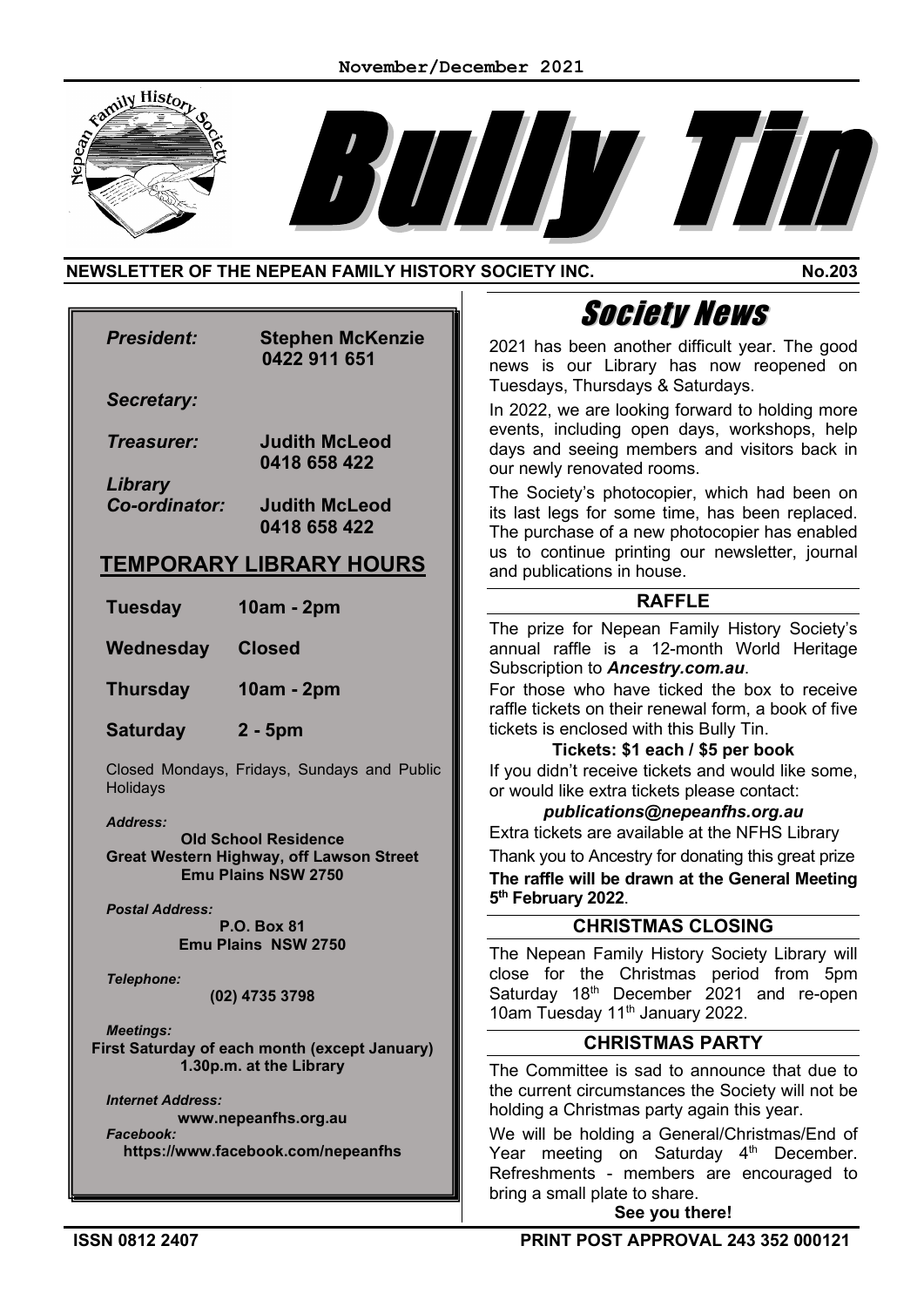## **GENERAL MEETINGS**

The Society has resumed general meetings on the 1<sup>st</sup> Saturday of the month, 1:30pm.

- November member Vicki Wilson enthralled us with an unsolved murder in the Blue Mountains and the possible connection to her family.
- December a look some of the records on Family Search and ways of searching for them.

#### **DNA INTEREST GROUP**

DNA meetings have resumed, the next DNA meeting will be held on **Saturday 18th December 2021, 1 – 2:30pm.**

The DNA meetings cover all levels, whether you are thinking about having a DNA test, just starting out or seeking more advanced information.

If there is something you would like to learn about, let us know and we will try to cover it.

#### *[bookings@nepeanfhs.org.au](mailto:bookings@nepeanfhs.org.au)* **Judy McLeod 0418658422**

#### **MEMBERSHIP RENEWAL 2022**

As the 2021 membership year is drawing to a close, renewals will soon be due and may be paid at any time from now.

The Society is pleased to announce that membership fees have remained the same for many years and again in 2022 there is no increase.

Your renewal form is included with this issue of Bully Tin.

Payment can be made by at the Library or post to:

#### **NFHS Memberships**

PO Box 81 Emu Plains NSW 2750

If you need to pay by Direct Deposit, please email for bank details.

#### *[treasurer@nepeanfhs.org.au](mailto:treasurer@nepeanfhs.org.au)*

#### **TIMESPAN**

Timespan articles are always needed; without your contributions there is no Timespan.

Stories can be about any people or events, not only those connected with the Nepean area. Articles about how you undertook your research or 'smashed through' a brick wall, or where you need assistance, are also welcome.

Timespan is the perfect vehicle for sharing!

Please send your stories to:

**Timespan Editor** PO Box 81 Emu Plains 2750 *[publications@nepeanfhs.org.au](mailto:publications@nepeanfhs.org.au)*

### **OPEN DAY**

We are planning to hold an Open Day on  $5<sup>th</sup>$ February 2022. The day will include:

- Tours of the Library
- Huge secondhand bookstall
- Help desks for the following:
- o DNA o FamilySearch<br>o Ancestry o BDMs
	-
- o Ancestry o o<br>o FindMyPast o  $\circ$  NSW Land Records

### **FAMILY SEARCH**

Nepean Family History Society is pleased to announce that we are now an Affiliate Library of FamilySearch. This will allow our members to view most films at our library.

#### **LOOK UP SERVICE**

While the Society is still operating on restricted opening hours, we will continue to offer a free look up service for members. If you have a record on Ancestry, FindMyPast, The Australian Biographical Database, FamilySearch or from a cemetery book or CD you would like looked up send an email to:

#### *[lookup@nepeanfhs.org.au](mailto:lookup@nepeanfhs.org.au)*

### **1921 CENSUS**

**1921 Census for England and Wales** will be released on 6 January 2022 and will be available on FindMyPast.

These records are pay-per-view and include the following

- Full address of the property
- Names of persons in each household
- Relationship to head of household
- Age in years and completed months,
- Sex
	- "Marriage or Orphanhood"
		- For those aged 15 and over this field recorded if you were single, married, or widowed, and for the first time D was to be recorded for those whose marriage had been dissolved by divorce
		- For those under 15 this recorded if both parents were alive, father dead, mother dead or both dead
- Place of birth and nationality for those born outside the UK
- Occupation and Employment
	- If in full or part-time education
	- For those employed, name and type of employer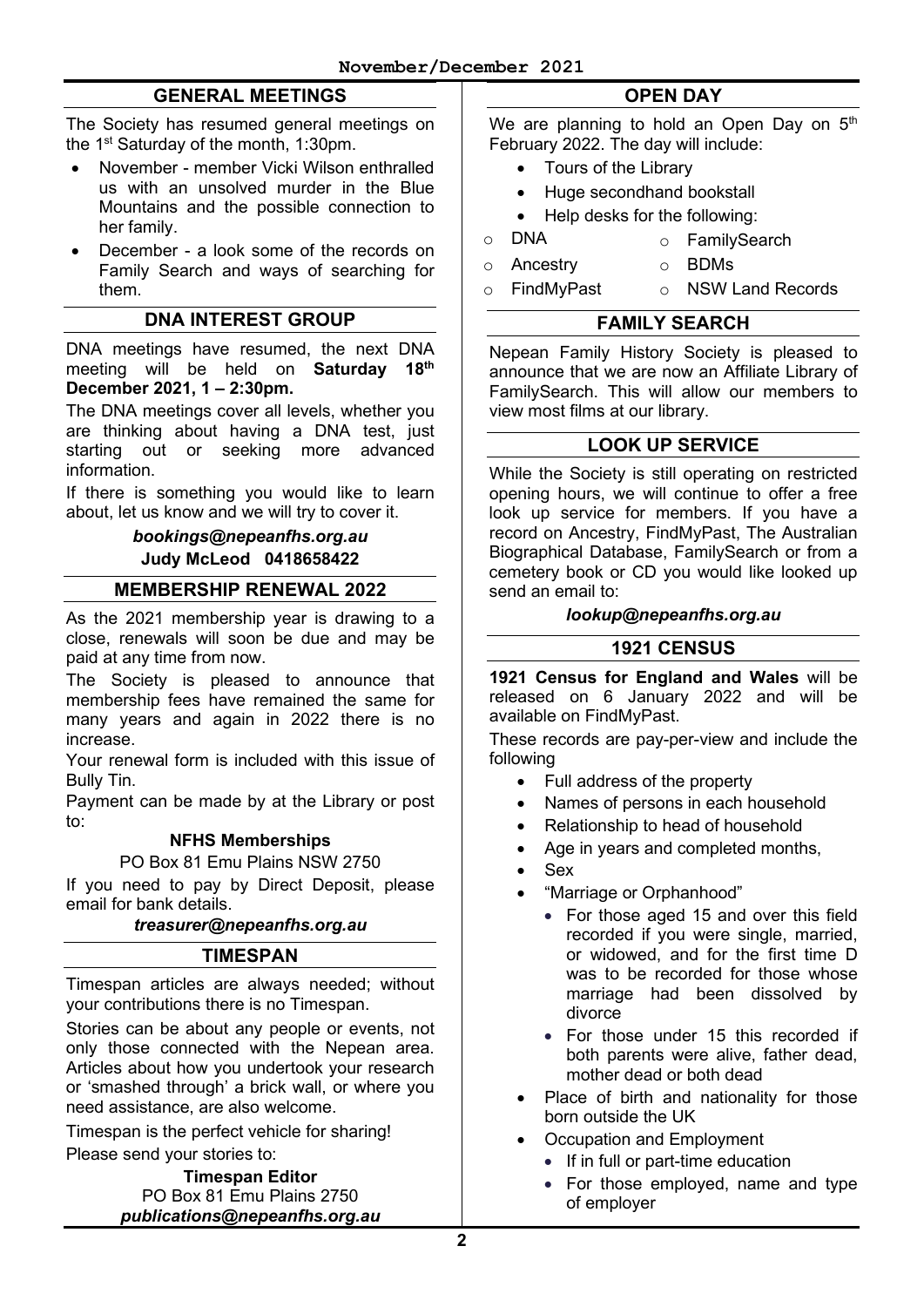- Those out of work are instructed to give their last employer and add "out of work"
- Place of Work; the employer's address (except for those in private employment such as domestic service)
- Number of children or stepchildren under the age of 16
	- To be filled in by married men, widowers and widows, a total number followed by a cross in a box for each age that was applicable to a child or stepchild

## *https://www.findmypast.co.uk/1921-census*

## **JOURNAL GLEANINGS**

### **Australian Journals**

## **Armidale FHG**

June 2021

- St Marys Anglican Church, West Armidale
- Rusden Street in 1849
- Childhood memories in Mann Street Armidale of the Stuart family
- Court House Hotel
- Armidale's unsolved murder of Hannah Kelly in 1908
- Deciphering old handwriting

#### **Bega Valley Genealogy Society**  February 2021

- Kiah River hall and its history
- Arrival of aeroplanes in the Bega Valley
- Early history of Tathra Life Savers Club
- Life on a dairy farm

## **Blue Mountains FHS**

June 2021

- Michael Nowland and Elizabeth Richards
- Cricketer Johann Gottlieb Jackschon (1846-1931)
- Thomas Honeysett (1811-1880) from Sussex to Australia
- George Brunt, a Buff in the 3rd Regiment of Foot in NSW
- List of female convicts 1824-1825 at Emu Plains convict farm

## **Cape Banks FHS**

September 2021

- Agnes Tierney and William Bates
- De Giorgio and De Gabriele: Migrant story of a Maltese family
- John Brown, esquire, squatter of **Cannonbar**

## **Campbelltown DFHS**

July 2021

• Coffey family from Ireland

# **Fellowship of First Fleeters**

### June - July 2021

- Tragic life of Thomas Daveny 1760-1795 Aug - Sep 2021
	- James Smith, a paying passenger on the First Fleet
	- James Morrisby 1757-1839 convict, **Scarborough**
	- Was Peter Kenney Hibbs really on the Endeavour?

October - November 2021

- Online Index to Founders magazine
- Jacob Bellett 1765-1813 and his Huguenot heritage
- James Smith, a paying passenger on the First Fleet, part 2
- Was Peter Kenney Hibbs really on the Endeavour?, part 2

## **Gold Coast FHS**

June 2021

- Researching Germans from Poland and Eastern Europe before 1945
- Graudumnieks family
- Marie Lilian Perrin nee Higham
- Researching New Zealand ancestry

## **Goulburn DHGS**

#### August 2021

- Owen Furner's store, 324 Sloane Street **Goulburn**
- William Davis, cricketer, squire and a crack shot
- Fahey family gathering
- Floods in Goulburn

## **Lithgow DFHS**

1928

#### June 2021

• Barton Park cemetery, Wallerawang • Photographer, Charles Henry Kerry 1857-

## **Overseas Journals**

## **Aberdeen & NE Scotland**

August 2021

- Isobel Noble 1933-2021 born and bred in Aberdeen. Siblings emigrated to Australia and New Zealand. A dedicated volunteer at the Society
- Andrew Edward inr born 1841 at South Kirkhill farm Nigg, Kincardshire
- Thomas Ingram, Aberdeen to Barre Vermont, USA
- Gray and Lamont emigrants to America
- Voyage of the Oamaru to New Zealand in 1877
- Travels of the Sharp brothers from Aberdeen